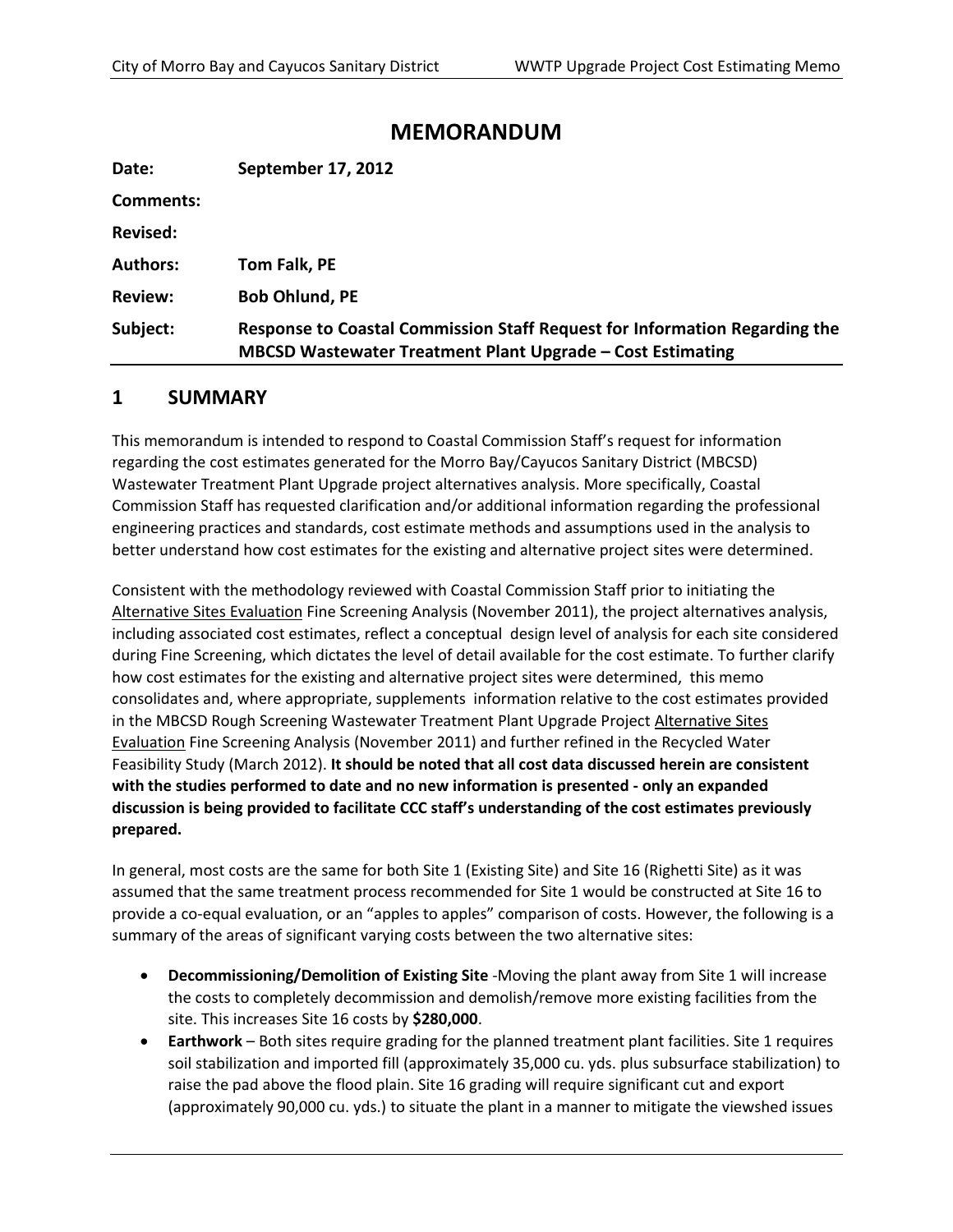as it is highly visible from Highway 41, a designated scenic highway. This is anticipated to increase the Site 16 costs by **\$273,000**.

 **Interim Maintenance of Existing WWTP** – Should a new plant be constructed at Site 16, improvements to the existing plant operation will be required. Site 16's costs will be increased by **\$2,280,000** because it will take significantly longer, perhaps on the order of 10 years, to process entitlements, acquire property and easements, plan and design facilities at the new site, and the existing plant must be kept operational during this time. This assumes that the Regional Water Quality Control Board will allow delay of full secondary treatment discharge for the approximate 10 year period. If the United States Environmental Protection Agency and the Regional Water Quality Control Board are unwilling to continue to reissue 301H waivers , further and more expensive upgrades to the existing plant will be required. Costs for these upgrades would on the order of **\$20-\$30 million** based on the 2007 Carollo Facilities Master Plan. Construction of a new plant at any site for would likely be delayed for another 20-30 years (to get the full financial benefit of those constructed improvements).

An increase in cost of \$2,280,000 was added to the Righetti site estimate in recognition that there will be costs associated with maintaining the existing treatment plant and processes. The 2007 FMP listed a total of 15.7 million in rehabilitation costs. Additional study would be required to determine, based on the existing condition of the plant's facilities: what rehabilitation would be required, what rehabilitation might be required, and which of those costs would not be needed in the 10 year planning horizon for the Righetti site.

- **Conveyance Cost to a New Site** Site 1 pumping and conveyance is already accommodated. Site 16 will require construction and operation of a new pump station and pipeline to pump all sewage up to the new site. In addition, a new pipeline to convey treated effluent and, with a implementation of a recycled water program, brine discharge, to the ocean outfall will be required. This alone **adds approximately \$12 million to the Site 16** costs (\$8,717,000 capital cost, and O&M present worth costs of \$3,170,000 of estimated \$206,000/ year additional O&M costs).
- **Planning, Engineering, Admin, Legal Costs** Site 16 costs will be **\$5,424,000 higher since additional facilities are required (pump station, pipelines, access roads, etc.) and** because significant work has already been done for Site 1, whereas Site 16 will be starting from scratch.
- **Property Acquisition** Property for Site 1 is already owned and does not represent a project cost. Site 16 property acquisition and acquisition of easements between the pumping station located on the existing site and the Righetti site increases the project cost by an estimated **\$7,500,000** .

The costs above result in **Site 16 Righetti Site project costs being \$28 million higher, or 45% higher** than the proposed Site 1 alternative.

In addition to increased costs for Site 16 Righetti Site, the completion of the upgraded treatment plant, and therefore removal of the existing treatment plant, **will be delayed by roughly 10 years**, with the possible delay to **remove the existing plant by up to 20 to 30 years** as discussed above depending on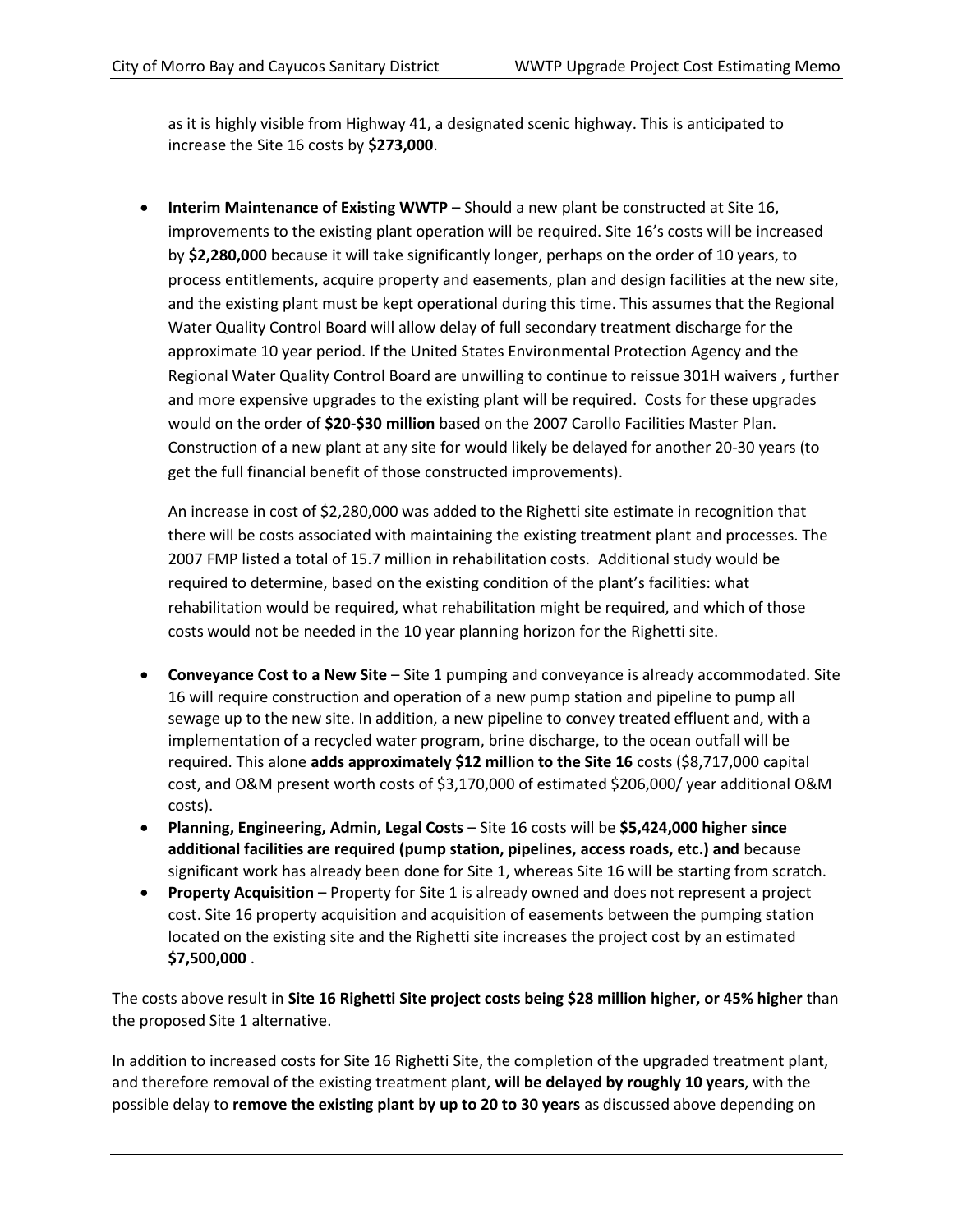the United States Environmental Protection Agency and Regional Water Quality Control Board's requirements for implementation of full secondary treatment. It should be noted that the Alternative Sites Evaluation Fine Screening Analysis endeavored to provide a co-equal level of analysis for the existing and alternative sites considered to the extent feasible. For this reason, the Fine Screening Analysis considers only costs associated with interim upgrades necessary to keep the existing plant operational at current treatment levels for an approximate 10-year timeframe should an alternative site be pursued for the wastewater treatment plant upgrade project. The Fine Screening Analysis cost analysis does not include the more substantial interim upgrade costs should it be necessary to upgrade the existing plant to full secondary treatment to fully comply with EPA Clean water Act Standards and eliminate the federal 301(h) waiver during the same timeframe; this cost estimate is described in the MBCSD Wastewater Treatment Plant Upgrade Project Summary Memo (August 2012) and should also be given due consideration when comparing the project alternative cost estimates.

# **2 METHODOLOGY**

The memorandum summarizes the procedures and guidelines used in the preparation of estimates of probable construction cost (cost estimates) presented in the Rough Screening and Fine Screening alternative analyses. The estimates draw on previously prepared estimates and where new cost data was required, those figures are based on the quantities and unit price models developed from projectspecific planning assumptions and industry-standard estimating practices. In addition, a project complexity factor is incorporated into the unit price to adjust for expected difficulties based on the site and work conditions.

# **3 COST ESTIMATE CRITERIA**

The Association for Advancement of Cost Estimating International provides guidelines for cost estimating practices and classification. The *Cost Estimate Classification System – As Applied in Engineering, Procurement, and Construction for the Process Industries* (AACE International Recommended Practice No. 18R-97) provides guidelines for applying the principles of estimate classification to projects such as the MBCSD Alternative Analyses. A summary of the recommended classification system found in the Recycled Water Feasibility Study is repeated here in **Table 1**.

| <b>Primary</b><br><b>Characteristic</b> |                                                                                          |                                                           | <b>Secondary</b><br><b>Characteristic</b>                               |                                                                                             |                                                                                                          |
|-----------------------------------------|------------------------------------------------------------------------------------------|-----------------------------------------------------------|-------------------------------------------------------------------------|---------------------------------------------------------------------------------------------|----------------------------------------------------------------------------------------------------------|
| <b>Estimate</b><br><b>Class</b>         | <b>Level of Project</b><br><b>Definition</b><br>Expressed as % of<br>complete definition | <b>End Usage</b><br><b>Typical purpose</b><br>of estimate | <b>Methodology</b><br><b>Typical estimating method</b>                  | <b>Expected Accuracy</b><br>Range [a]<br><b>Typical variation in low</b><br>and high ranges | <b>Preparation Effort [b]</b><br><b>Typical degree of effort</b><br>relative to least cost<br>index of 1 |
| Class 5                                 | 0% to 2%                                                                                 | Concept<br>Screening                                      | Capacity Factored,<br>Parametric Models,<br><b>Judgement or Analogy</b> | L: $-20\%$ to $-50\%$<br>H: $+30\%$ to $+100\%$                                             | 1                                                                                                        |
| Class 4                                 | 1% to 15%                                                                                | Study or<br>Feasibility                                   | <b>Equipment Gactored or</b><br>Parametric Models                       | L: $-15\%$ to $-30\%$<br>H: $+20\%$ to $+50\%$                                              | $2$ to 4                                                                                                 |
| Class 3                                 | 10% to 40%                                                                               | Budget,<br>Authorization,<br>or Control                   | Semi-detailed Unit Costs<br>with Assembly Level Line<br><b>Items</b>    | L: $-10\%$ to $-20\%$<br>H: $+10\%$ to $+30\%$                                              | 3 to 10                                                                                                  |

#### **Table 1: Summary of Estimate Classifications**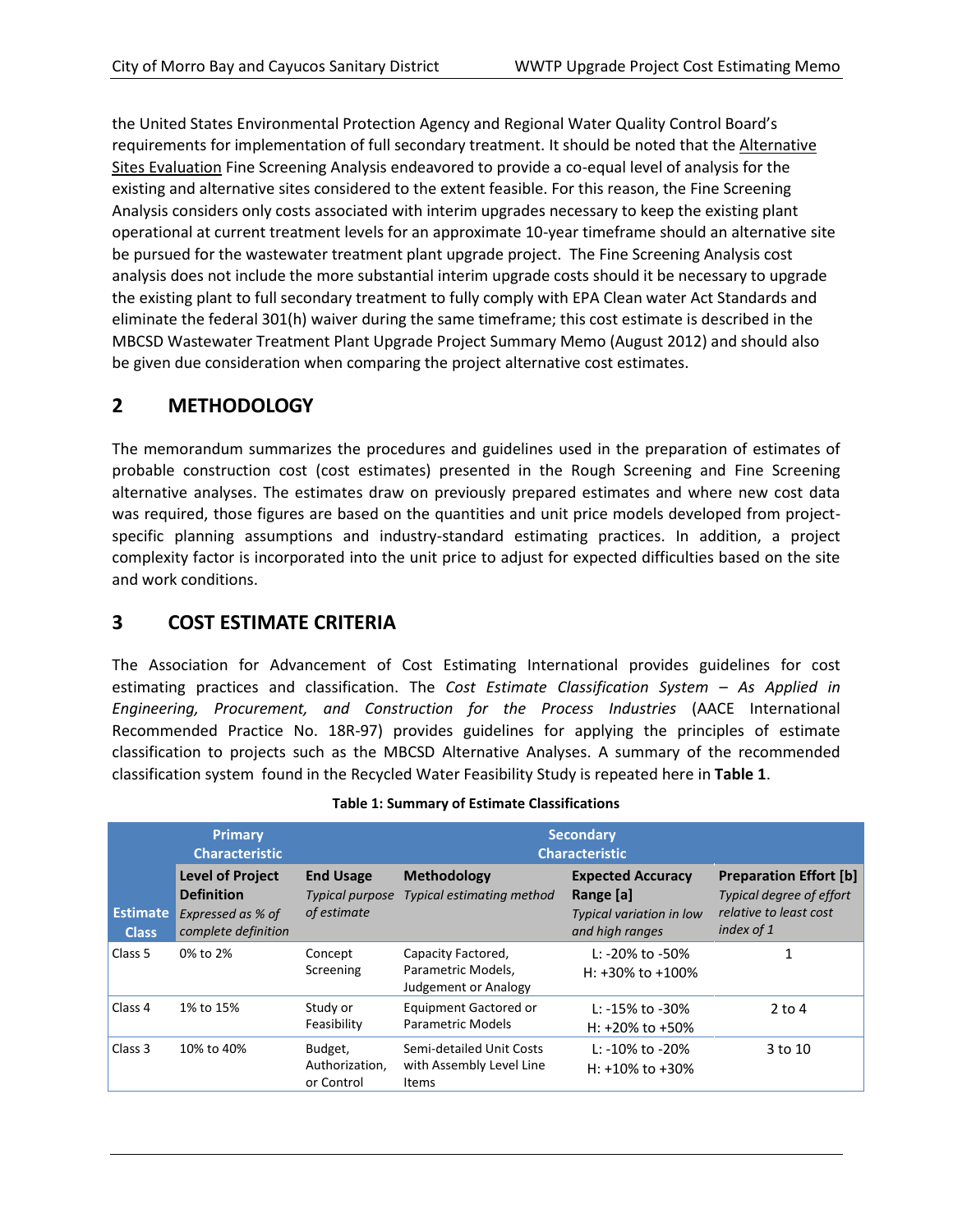| Class <sub>2</sub> | 30% to 70%  | Control or<br>Bid/Tender | Detailed Unit Cost with<br><b>Forced Detailed Take-Off</b>  | L: -5% to -15%<br>H: +5% to +20%       | 4 to 20  |
|--------------------|-------------|--------------------------|-------------------------------------------------------------|----------------------------------------|----------|
| Class 1            | 50% to 100% | or Bid Tender            | Check Estimate Detailed Unit Cost with<br>Detailed Take-Off | L: -3% to -10%<br>H: $+3\%$ to $+15\%$ | 5 to 100 |
| $N = 1 - 2$        |             |                          |                                                             |                                        |          |

Notes:

[a] The state of process technology and availability of applicable reference cost data affect the range markedly. The +/- value represents typical percentage variation of actual costs from the cost estimate after application of contingency (typically at a 50% level of confidence) for a given scope.

[b] If the range index value of "1" represents 0.0005% of project costs, then an index value of 100 represents 0.5%. Estimate preparation effort is highly dependent upon the size of the project and the quality of estimating data and tools.

The estimates utilized for the development of costs in MBCSD WWTP Alternative Analyses are considered Class 4 Estimates which is defined by AACE International as follows:

Class 4 estimates are generally prepared based on limited information and subsequently have fairly wide accuracy ranges. They are typically used for project screening, determination of feasibility, concept evaluation, and preliminary budget approval. Typically, engineering is from 1% to 15% complete and would comprise at a minimum the following: plant capacity, block schematics, indicated layout, process flow diagrams (PFDs) for main process systems, and preliminary engineering process and utility equipment lists. Class 4 estimates are prepared for a number of purposes, such as but not limited to, detailed strategic planning, business development, project screening at more developed stages, alternative scheme analysis, confirmation of economic and/or technical feasibility, and preliminary budget approval to proceed to next stage. Typical accuracy ranges for Class 4 estimates are -15% to -30% on the low side, and +20% to +50% on the high side, depending on the technological complexity of the project, appropriate reference information, and the inclusion of an appropriate contingency determination. American National Standards Institute (ANSI) Standard Reference Z94.2-1989 references this class as a "Budget Estimate", with an accuracy range between -15% to +30%.

The estimates presented in the alternative analyses are anticipated to be within an accuracy of -20% to +30%. The accuracy of an estimate, which reflects the level of confidence that an estimate will be near the actual project, should not be confused with the application of a contingency, which is a percentage increase applied to the cost estimate to account for unknown conditions. As project specifics are refined along the typical project delivery cycle, the accuracy range will narrow to reflect an increased confidence in the estimating data. The cost estimate, including applicable contingencies, is expected to result in a delivered project price within the accuracy range identified for the specified estimate class.

# **4 COST INDICES**

In developing project cost estimates, it is common to use historical data from similar projects (i.e., detailed cost estimates, bids from constructed projects). To be relevant to the immediate project, one must consider the date and geographical region of the cost data. The industry standard economic index of changes in construction market conditions over time is the Engineering News Record's (ENR) Construction Cost Index (CCI). This index is computed from constant quantities of structural steel (weighted 15%), portland cement (2%), lumber (10%), and common labor (73%) in 20 cities, the average of which is considered to be the national average and based on a value of 100 in 1913 (Sanks, 852). For consistency with other elements of the MBCSD Wastewater Treatment Plant Upgrades Project, costs reported will be normalized to the ENR-CCI, 20-City Average for September 2011 of 9116.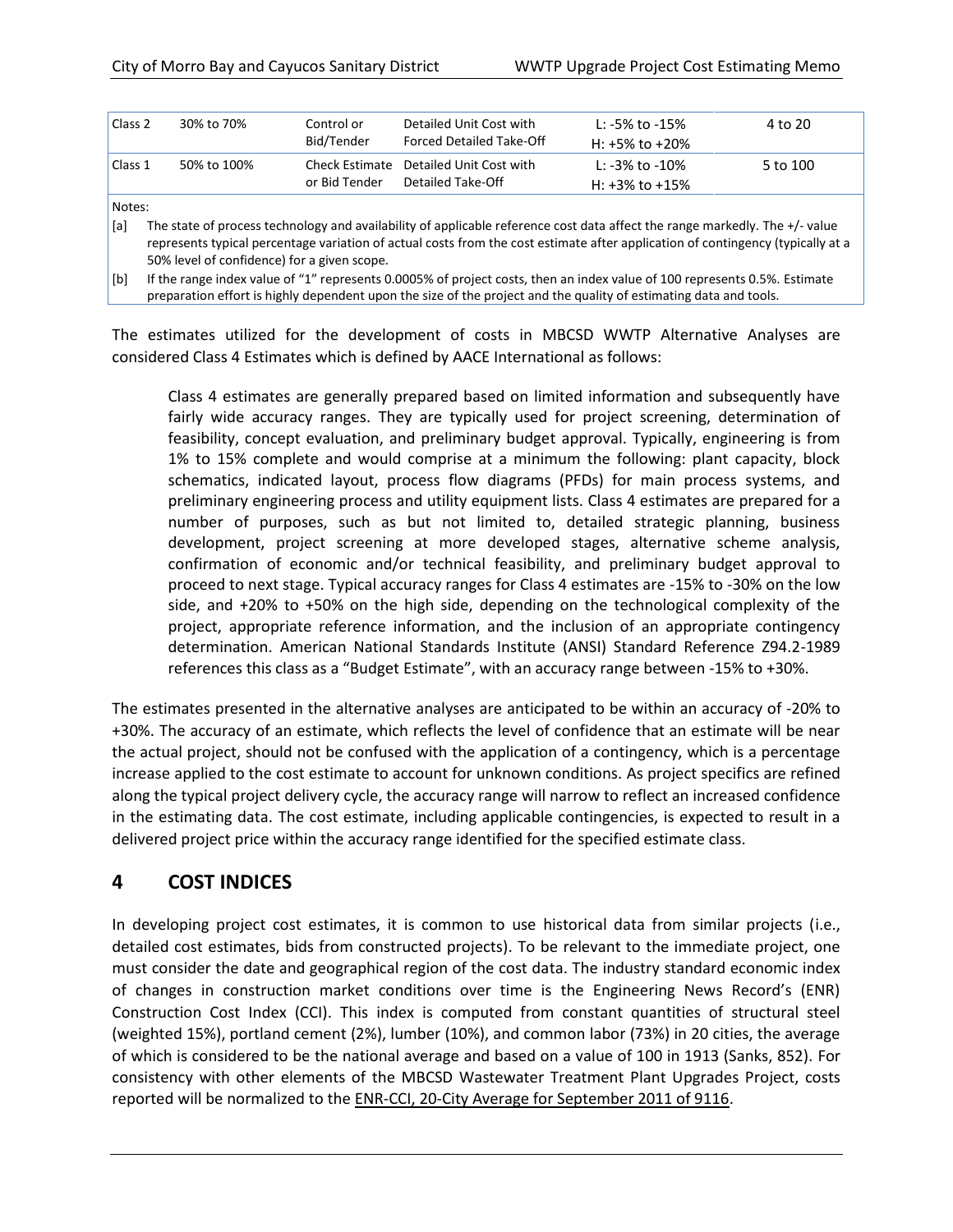# **5 ENGINEERING ECONOMICS**

Engineering economic factors that will be used to analyze estimated costs for project alternatives include project financing (i.e., interest rate and loan period) and life cycle costs.

# **5.1 Project Financing**

The two variables used to define the project financing are the interest rate and repayment period for a loan. Funding for this project is assumed to be a loan through the SWRCB State Revolving Fund (SRF) program. Interest rates for these analyses are assumed to be 3.0% and the loan period is assumed to be 20 years. The interest rate for the SRF program is one-half of the general obligation bond rate at the time of preliminary funding commitment. The assumed 3.0% interest rate is conservative based on historical rates for the program and the loan period of 20-years is standard for SRF (A/P, 3%, 20-years = 0.0672).

## **5.2 Life-Cycle Costs**

Where applicable, to evaluate project alternatives, life-cycle cost analyses were performed to identify the most cost effective solution. Life-cycle cost analyses consider the present worth of both capital costs and annual O&M costs for each alternative. Factors incorporated into the life-cycle analysis include: discount rate of 5% per year for computing present worth values and life-cycle period of 30 years (P/A, 5%, 30-years = 15.3725).

## **5.3 Annualized Unit Pricing**

Costs will be analyzed by amortizing capital costs and estimating annual O&M costs in current dollar value. The sum of the amortized capital cost and annual O&M costs will be considered the cost of wastewater treatment.

Where recycled water costs are presented, the annual operating cost of water recycling, above the "base" cost of wastewater treatment, is calculated by dividing the annual recycled water production cost by the estimated recycled water quantity to determine a unit price (\$/AF) of recycled water. The unit price/cost of recycled water is used for comparison between reclamation alternatives. In other words, the baseline treatment costs to produce secondary effluent is not considered in the cost of producing recycled water.

# **6 BASIS OF CAPITAL AND OPERATING COST ASSUMPTIONS**

Construction costs are estimated based on order-of-magnitude construction unit costs defined below. The unit costs are assumed to include materials, equipment, labor, contractor OH&P, bonds and insurance, and mobilization. Unit costs presented herein are not intended to represent the lowest prices achievable in a competitive bid market place, but rather a representative median price that could be expected from responsible bidders.

## **6.1 Previous WWTP Project Estimates**

The City has developed cost estimates for various project alternatives between approximately 2006 and 2011. Where applicable, those estimates, prepared by wastewater professionals, were referred to in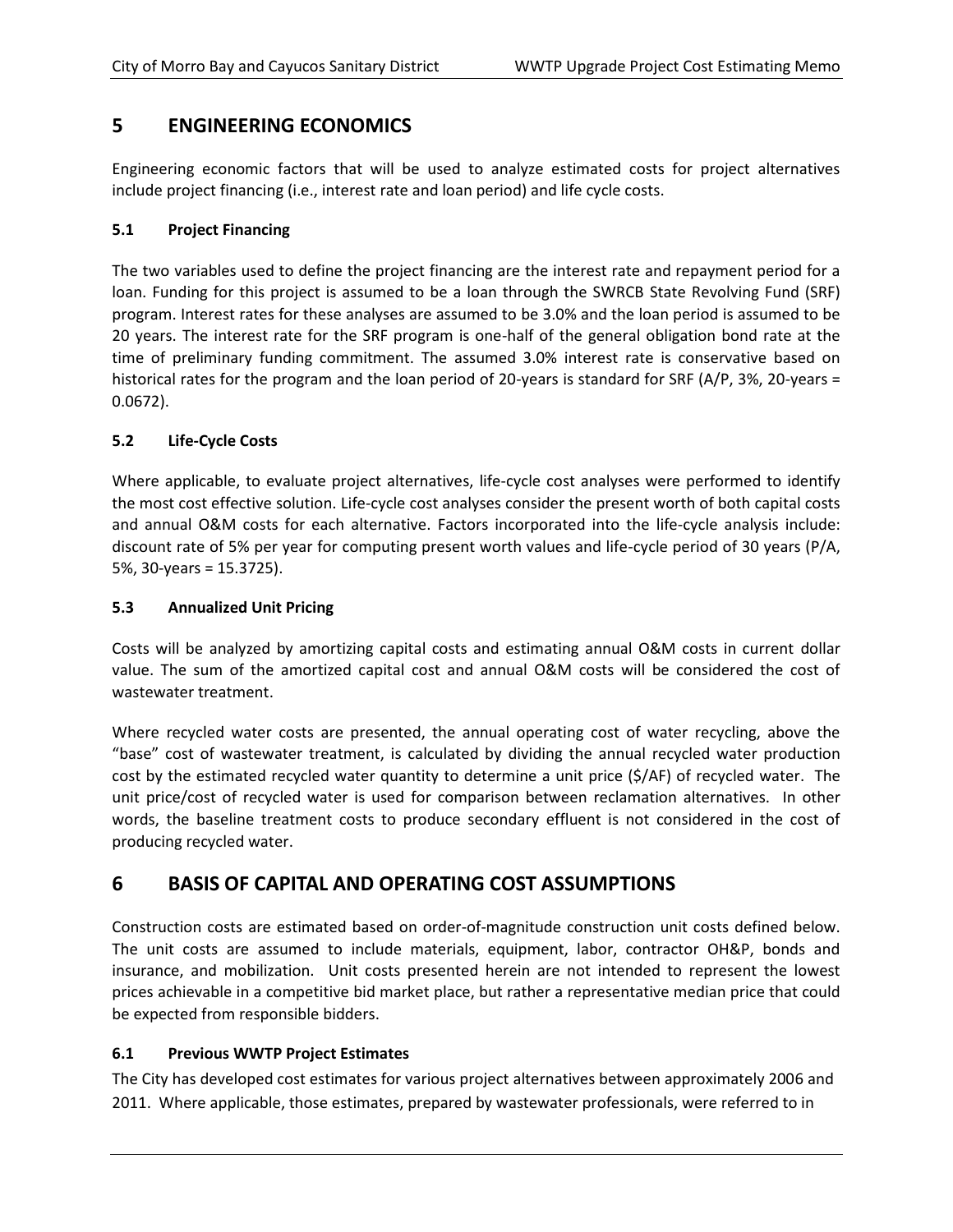the development of these alternative analyses. Those estimates were reviewed, escalated to current dollar values, and updated, where appropriate to match the known parameters of the subject alternatives. The significant studies utilized in the development of these alternative analyses and the relevant information derived from those studies are shown in Table 2

| <b>Study Name, Date (ENR-CCI)</b>                                                                                                                                                                                                     | <b>Scope of Study</b>                                                                                                                                                                                                                                                                                                                                                                   | <b>Costs Used in Alternative Analysis</b>                                                                                                                                                          |
|---------------------------------------------------------------------------------------------------------------------------------------------------------------------------------------------------------------------------------------|-----------------------------------------------------------------------------------------------------------------------------------------------------------------------------------------------------------------------------------------------------------------------------------------------------------------------------------------------------------------------------------------|----------------------------------------------------------------------------------------------------------------------------------------------------------------------------------------------------|
| "Facility Master Plan"<br>City of Morro Bay and Cayucos Sanitary<br>District, Wastewater Treatment Plant<br>Facility Master Plan Report by Carollo<br>Engineers, September 2007<br>(ENR-CCI, June 2006 = 7700)                        | Master plan of facility for 20-year planning<br>horizon; Condition Assessment of existing<br>facility and development of alternatives<br>including rehabilitation of existing<br>facilities, upgrade of existing facilities to<br>meet "full secondary treatment",<br>upgrades to membrane bioreactor<br>process, upgrades to oxidation ditches<br>and tertiary filtration/disinfection | <b>Condition Assessment and costs</b><br>associated with rehabilitation and<br>upgrades of existing plant.<br>Other upgrade alternatives were later<br>updated in subsequent Amendments 1<br>and 2 |
| "Facility Master Plan - Amendment 1"<br>City of Morro Bay and Cayucos Sanitary<br>District, Wastewater Treatment Plant<br>Facility Master Plan Report by Carollo<br>Engineers, August 2009<br>(ENR-CCI, June 2006 = 7700)             | Modifications to recommended project<br>due to flood impact mitigation; include<br>tertiary treatment facilities, biosolids<br>management, and support facilities;<br>revised demolition                                                                                                                                                                                                | Operating costs for proposed facility<br>Capital costs presented in this study<br>were revised in subsequent<br>Amendment 2                                                                        |
| "Facility Master Plan - Amendment 2"<br>City of Morro Bay and Cayucos Sanitary<br>District, Wastewater Treatment Plant<br>Upgrade Project, Facility Master Plan<br>Draft Amendment 2 by MWH, July 2010<br>(ENR-CCI, June 2010 = 8800) | Finalize FMP recommendations; provide<br>description of recommended project for<br>EIR, revise flow and loading parameters<br>and process design criteria for final<br>design; refine site layout                                                                                                                                                                                       | Cost estimates of proposed major<br>secondary process units; site work,<br>flood mitigation, etc.<br>Operating costs<br><b>Tertiary Treatment costs</b>                                            |
| City of Morro Bay Wastewater Treatment<br>Plant Study by Cannon Associates<br>(ENR-CCI, June 2006 = 7700)                                                                                                                             | Update to CDBG Reclamation Feasibility<br>Study Phase II (by Boyle Engineers) to<br>examine feasibility of a standalone WWTP<br>for City and benefits of a revised discharge<br>to Chorro Creek; Cost estimates derived<br>for alternative comparisons                                                                                                                                  | Data relevant to Advanced Water<br>Treatment<br>Assumptions on Chorro Creek<br>Discharge requirements and brine<br>disposal                                                                        |

#### **Table 2: Summary of Cost Data from Previous WWTP Study**

## **6.2 WWTP – Secondary Treatment**

The FMP and subsequent Amendments 1 and 2 provide detailed scope and cost estimates for the proposed project process train including influent pump station, preliminary treatment (screening and grit removal), biological process (oxidation ditches and secondary clarifiers), interstage pumping, solids handling, residual management, electrical systems, operations buildings, and miscellaneous site improvements.

To maintain a "co-equal" comparison methodology, an assumption was made that regardless of site, the preferred process train would consist of similar baseline process units and that the cost of constructing structures, equipment, etc. would remain essentially similar between sites.

One main differentiator between the sites then was site civil including rough grading, fine grading, finished surfaces, and in the case of Site 1, soil remediation and flood mitigation. Based on conceptual layouts, a "pad elevation" was defined for Site 5/15 and Site 16, representing the median elevation of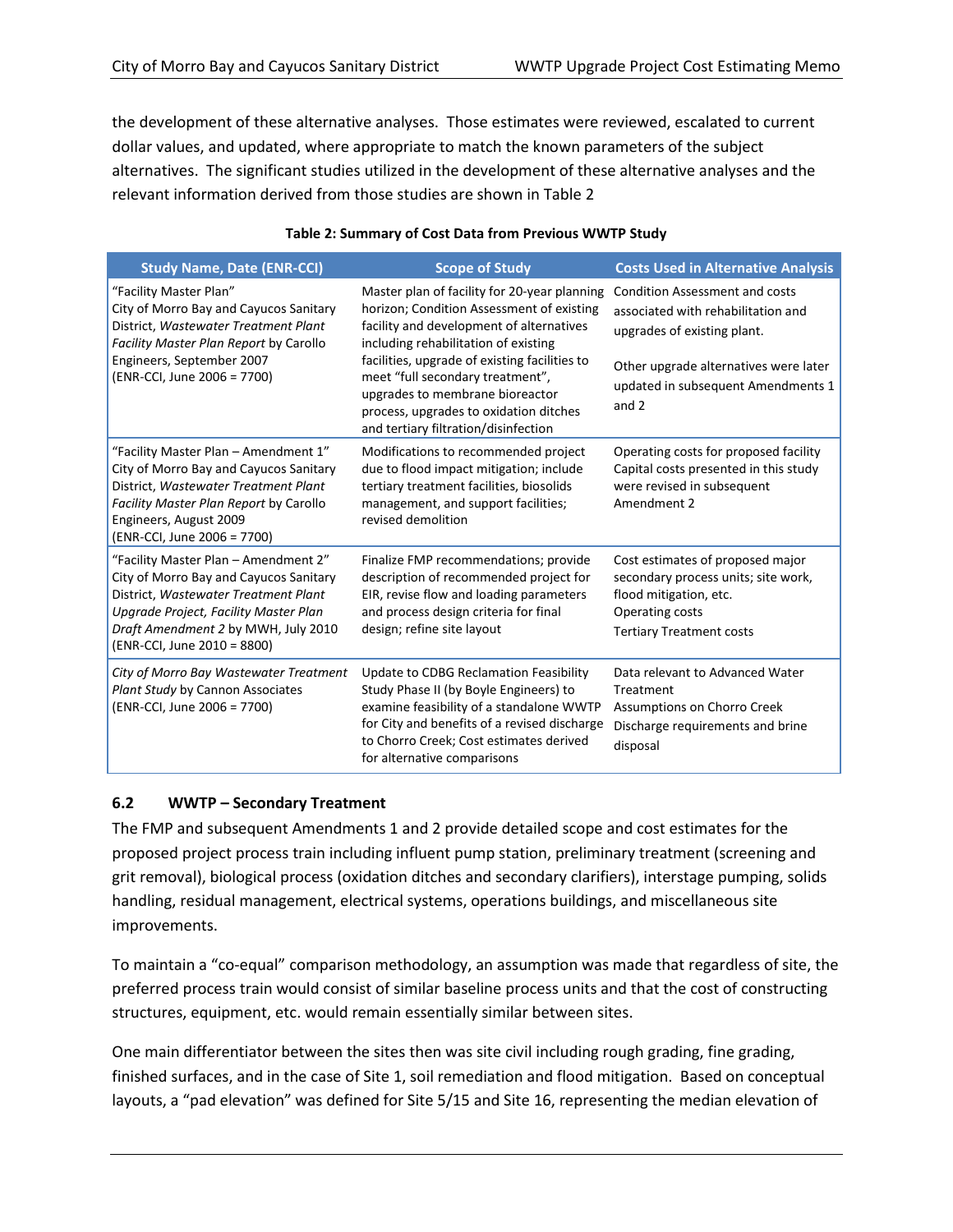the site for rough grading. Using that elevation and available topographic contours, mass grading figures were calculated and typical unit cost factors assigned taking into consideration the extent of grading and soil characteristics described in the preliminary geotechnical investigations. In the case of Site 1, soil remediation and flood mitigation were estimated in FMP Amendment 2 and those costs were carried forward into the alternative analysis.

Demolition values were based on costs assigned in the FMP and subsequent Amendment 1 and 2 for the proposed project at Site 1. Additional costs were assumed for Site 5/15 and Site 16 since the vacating of the existing site would assume additional demolition of facilities retained in the Site 1 alternative.

Civil sitework including fine grading, yard piping, and surface improvements can be expected to vary between sites, however, for ease of comparison, the value developed in the previous studies was assumed to be common in order-of-magnitude for all project alternatives.

## **6.3 Pipelines**

The unit cost of constructing pipelines can vary significantly by size, depth, material, and alignment. For these alternative analyses, the following pipeline sizes and costs were assumed.

| <b>Pipeline</b>                                          | <b>Description</b>                                                                                                                   | <b>Installed Unit Cost</b>                                 |
|----------------------------------------------------------|--------------------------------------------------------------------------------------------------------------------------------------|------------------------------------------------------------|
| Raw Wastewater Forcemain<br><b>Effluent Land Outfall</b> | Nominal 16" diameter; Ductile iron pipe,<br>ceramic-epoxy lined, cathodic protection,<br>conventional cut/cover construction         | \$284 / linear foot<br>Includes Contingency and Soft Costs |
| Recycled Water Transmission Mains                        | Nominal 6" to 12"; Polyvinyl Chloride<br>(PVC) pressure pipe (AWWA, C900);<br>conventional cut/cover construction,<br>depth 3' to 5' | \$200 / linear foot<br>Includes Contingency and Soft Costs |

#### **Table 3: Pipeline Unit Costs**

## **6.4 Storage**

Storage tanks for delivery of recycled water typically realize a significant economy of scale. Water storage tanks are commonly steel (bolted or welded) or concrete. Typically, steel tanks (AWWA D100) are most cost effective at sizes under about 3 million gallons and thus will be the baseline assumption used herein. For the tank capacities contemplated in this *Study* a unit cost of \$1/gallon is appropriate.

## **6.5 Pump Stations**

Pump stations vary significantly by capacity, head, installed horsepower, duty/standby requirements, wetwell/drywell configuration, standby power requirements, etc. Pump station capital costs are estimated using cost curves published in *Pumping Station Design* by Robert L. Sanks. The cost is extrapolated based on firm pumping capacity and normalized to current dollar values using the ENR-CCI and then compared against recent cost estimates and bids for recently constructed facilities to confirm relevance. For these alternative analyses, the pump station costs assumed are presented in **Table 4**.

Note that for Sites 5/15 and Site 16, no onsite lift station was included, assuming that the offsite lift station would convey raw wastewater directly into the WWTP; that is the wastewater forcemain would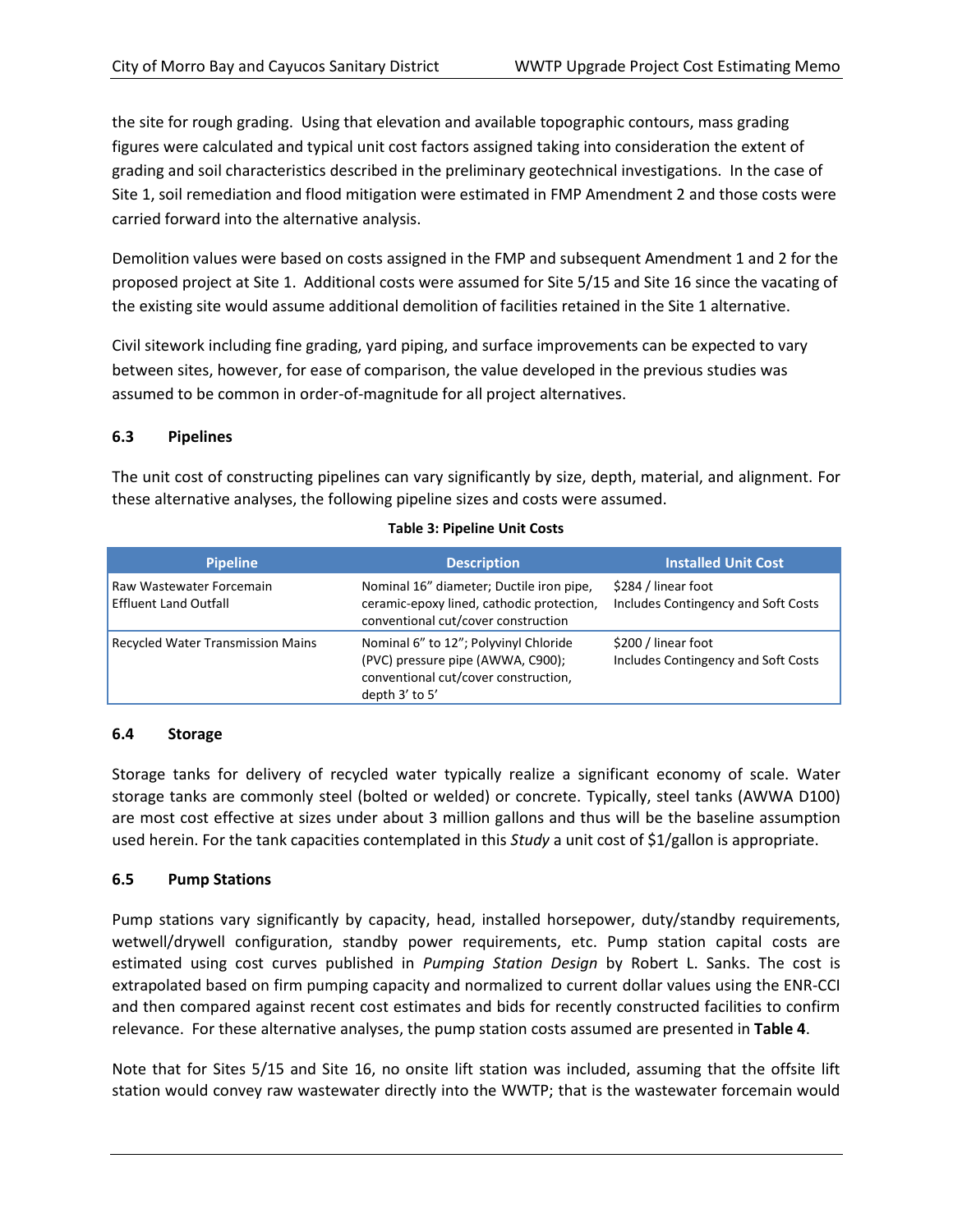discharge into the preliminary process. Because sewage enters the current site by gravity flow, only Site 1 includes an influent lift station, consistent with the process train defined in the FMP and subsequent Amendments 1 and 2.

| <b>Facility</b>                                                        | <b>Description</b>                                                                                                                                                                                                                                                                  | <b>Installed Cost</b>                                                                                               |
|------------------------------------------------------------------------|-------------------------------------------------------------------------------------------------------------------------------------------------------------------------------------------------------------------------------------------------------------------------------------|---------------------------------------------------------------------------------------------------------------------|
| Raw Wastewater Pump Station<br>(Remote, Applicable to Sites 5/15 & 16) | Peak wetweather flow of 8 mgd; Average<br>daily flowrate of 1.5 mgd;<br>Wetwell/drywell configuration, multiple<br>pumping units on VFDs, standby power,<br>above-grade equipment/maintenance<br>room; odor control<br>Approximately 400HP Installed                                | \$5.3 million to \$5.4 million<br>(511,500/HP, plus 20% Contingency)<br>Reference Sanks, Figure 29-2                |
| <b>Influent Pump Station</b><br>(Onsite, Applicable to Site 1)         | Peak wetweather flow of 8 mgd; Average<br>daily flowrate of 1.5 mgd;<br>Wetwell/drywell configuration, multiple<br>pumping units on VFDs, odor control<br>Standby power equipment/maintenance<br>room provided at onsite WWTP<br>Approximately 75 HP Installed                      | \$1.1 million<br>(511,500/HP, plus 20% Contingency)<br>Reference Sanks, Figure 29-2<br>Confirmed w/ FMP-Amendment 2 |
| Recycled Water Pump Station                                            | Peak pumping capacity to match peak<br>hour demand defined by alternative;<br>Vertical Turbine Pumps, VFD-driven;<br>pumping from onsite CCBs/Storage<br>Approximately 50HP to serve Morro Bay<br>Service Area<br>Approximately 100 HP to serve Hwy.41<br>Agricultural Service Area | Depending on Alternative, Varies<br>between \$150k to \$300k<br>Reference Sanks, Figure 29-7                        |

#### **Table 4: Pump Station Unit Costs**

## **6.6 Tertiary Treatment**

Production of Title 22 disinfected tertiary treated recycled water will necessitate upgrades to the WWTP including filtration, tentatively assumed to be cloth disk filters, and chlorine contact disinfection as described above. Improvements to meet Title 22 requirements are detailed in the *FMP, Amendment 2, Appendix C – TF/CCB/Title 22 Considerations TM*. That study estimated costs associated with improvements for a Title 22 tertiary facility capacity of 0.4 mgd to be \$1.36 million (normalized to September 2011, \$1.41 million). This equates to a construction unit cost of approximately \$3.40 per gpd of Title 22 tertiary treatment capacity.

Project alternatives developed in the subsequent sections consider tertiary treatment capacities greater than and less than the planned 0.4 mgd facility. To avoid any bias toward larger projects, the baseline tertiary treatment unit cost of \$3.40 per gpd will be adjusted to reflect the actual required treatment capacity for each respective alternative. Economy of scale is particularly pronounced in small treatment facilities, especially for facilities below 1 mgd. For this *Study*, the capital costs are based on the baseline unit cost of \$3.40/gpd for a 0.4 mgd facility and prorated as a ratio of the flows to a power of 0.50 to account for economies of scale. The equation applied to tertiary treatment estimates will be:

Tertiary Cost (at capacity, "Q") = \$1.41 million x (Q / 0.4mgd)^0.50

Or, deriving an equation based on differing flowrates, the prorated unit cost utilized will be: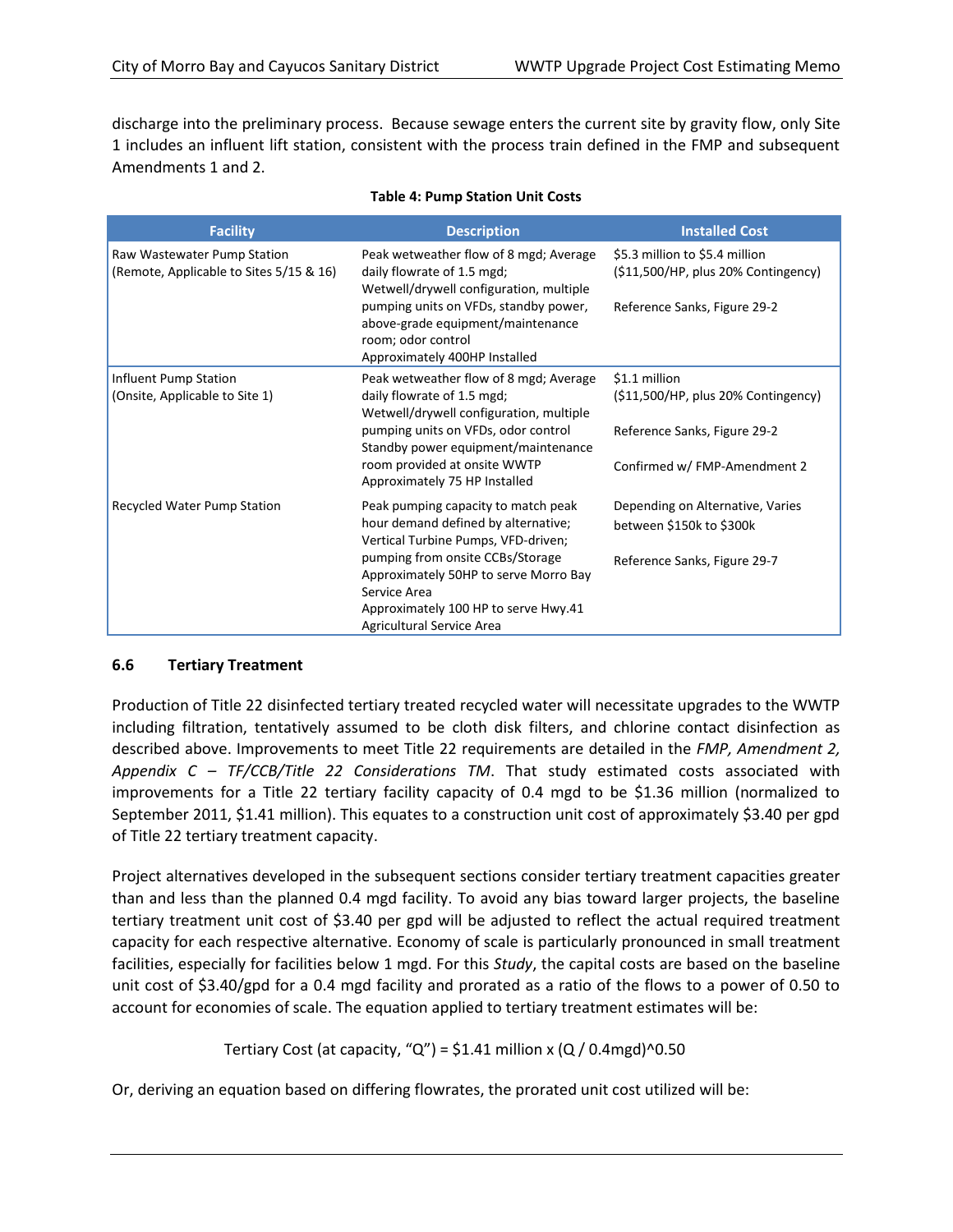Unit cost (at capacity flowrate " $Q$ ") = 2.23 x  $Q$ <sup> $\wedge$ </sup>-0.50

# **6.7 Advanced Water Treatment**

Certain water reuse alternatives under consideration necessitate higher levels of treatment than Title 22 disinfected tertiary recycled water to protect drinking water supplies and human health. Guidance for treatment requirements in indirect potable reuse projects is provided for in the Draft Title 22 GRRP and includes reverse osmosis and advanced oxidation (i.e., peroxide/ultraviolet light) as described previously.

Similarly, demineralization may be required to ensure water quality adequate for specific uses. Alternatives requiring higher quality irrigation water (i.e., reduced TDS and/or Chloride) are assumed to use reverse osmosis for salinity reduction as described previously.

Review of recent projects of similar type and scale suggest a construction unit cost of approximately \$7.00 per gpd of treatment capacity is appropriate.

# **6.8 Customer Retrofit and Connection Costs**

Each recycled water customer would require a connection to the new recycled water distribution system including a service lateral and meter. This cost will vary by size, as a function of flowrate.

Onsite retrofits are also required to separate existing potable system from the recycled water plumbing. Onsite retrofits can vary in cost based on complexity with simple conversions on the order of \$10,000. More complex retrofits, for example golf courses that require separate water systems (i.e., potable connections) for green watering can cost hundreds of thousands of dollars.

For this *Study*, recycled water retrofits and connections are estimated using an average cost of \$15,000 per connection. These costs should be verified on a site-specific basis in subsequent project development.

## **6.9 Operating and Maintenance Costs**

The O&M costs incorporated into the annualized recycled water production estimates are presented in **Table 24**. It is noted that these O&M costs do not include the cost of additional management and operational staff necessary for a recycled water program. At a minimum, a manager position would likely be required at a FTE burdened cost (i.e., including benefits) of approximately \$150,000 per year. Additional operations staff may also be required depending on the complexity and scale of a given recycled water system.

| Category                                    | <b>Annual O&amp;M Cost (2011 \$s)</b>               |
|---------------------------------------------|-----------------------------------------------------|
| <b>Pipelines</b>                            | 0.25% of construction cost                          |
| <b>Pump Stations</b>                        | 1% of construction cost, plus power at \$0.14/kw-hr |
| Storage                                     | 0.5% of construction cost                           |
| Recycled Water Site Cross-Connection Checks | \$800 per customer per year                         |

#### **Table 5: Summary of Annual Operations and Maintenance Costs**